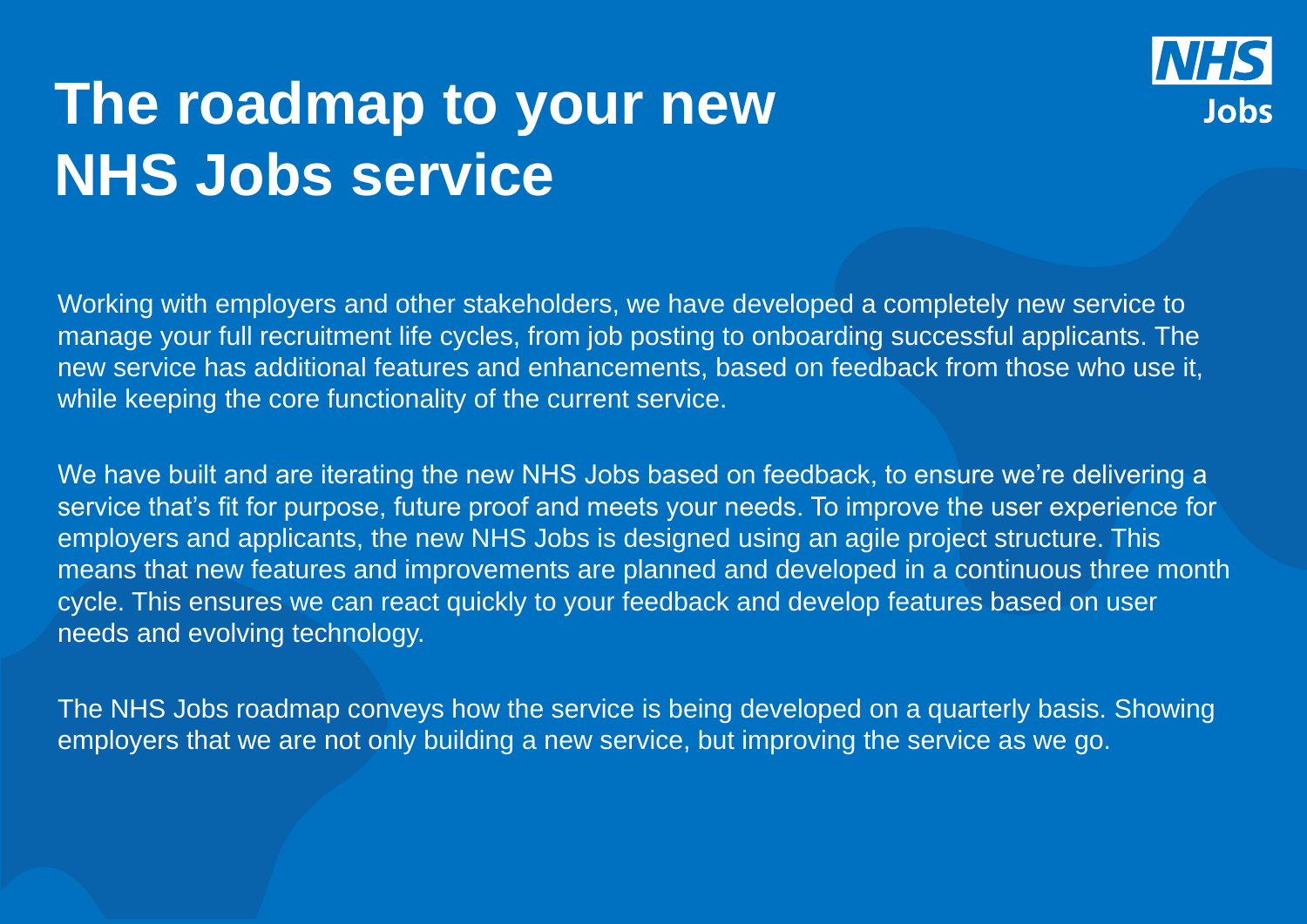• [Privacy notice link on adverts](#page-15-0) • [Stored documents and links](#page-10-0) • [Transfer applications between job listings](#page-17-0)  (between organisations)

- [Roles and permissions improvements](#page-2-0)
- [Job listing location improvements](#page-7-0)
- [Online scoring improvements](#page-5-0)
- [Amend application scores](#page-5-0)
- [Reporting improvements](#page-8-0)

- 
- 
- 

• [Employer Hub improvements](#page-20-0) • [Applicant Hub improvements](#page-19-0)

[Shortlist reserve list](#page-6-0) • [Additional salary information in offers](#page-4-0) and contracts • [Customisable contract fields](#page-3-0) • [Applicants added to published and](#page-11-0)  shortlisting stage

### **Last Quarter we delivered…**





- [New roles and permissions](#page-2-0)  guidance page
- [Shared service dashboard](#page-9-0)
- [New 'Documents and](#page-10-0)  templates' panel
- [Pre-populate 'About us' section](#page-13-0)
- [Access to applicant contact details](#page-11-0) early

#### **New Features: Continuous improvements:**

# **Roadmap**

## **April - June 2022 Coming in Q2 2022/2023**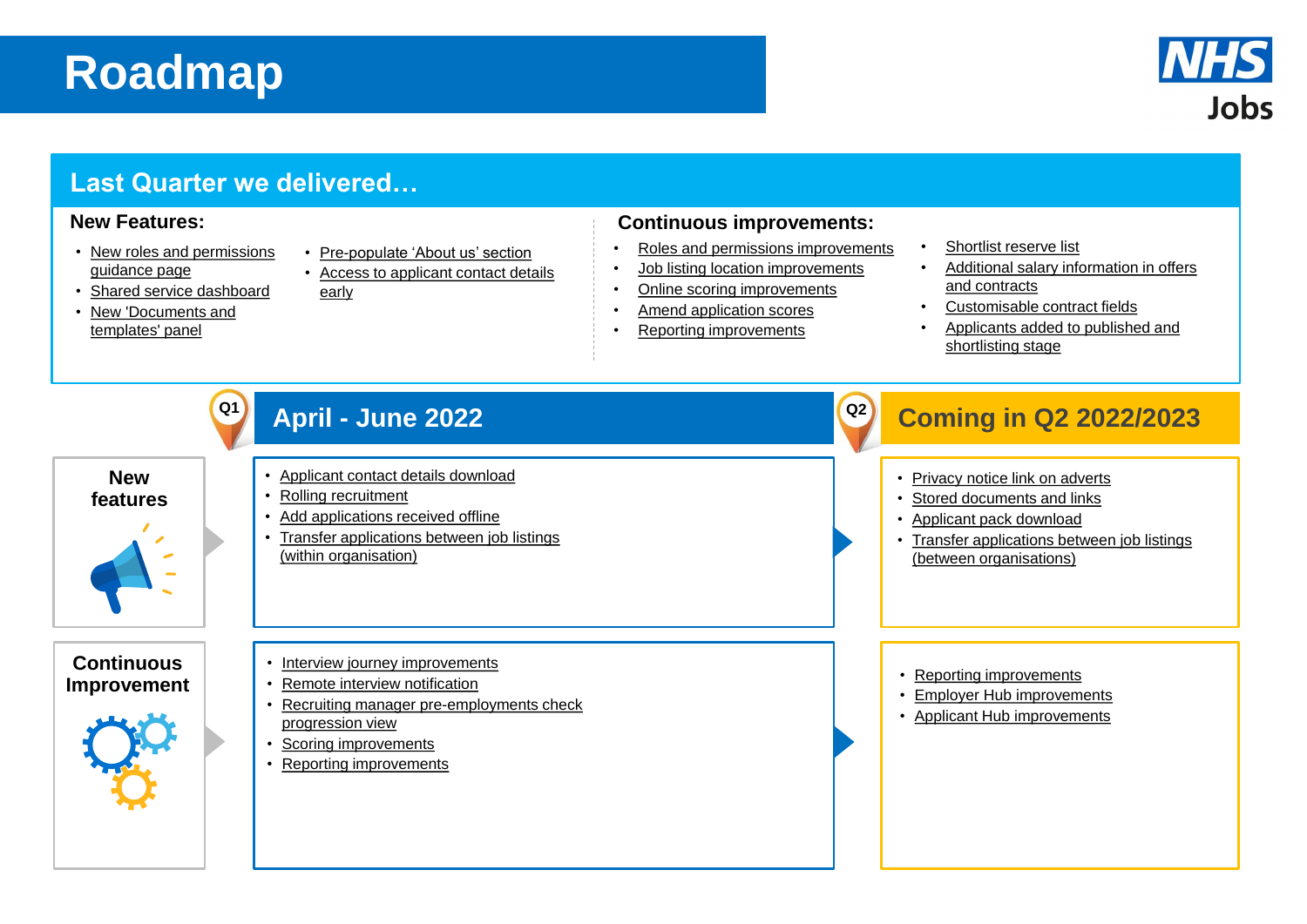### <span id="page-2-0"></span>**User roles and permissions improvements**



Improved 12 March 2020, 22 October 2020, 22 July 2021, **Full and Lucky Further improvements planned.** 13 January 2022 and 10 March 2022.



| <b>Description</b>                                                                                                                                                                                                                                                                                                                                                                                                                                                                                                                                                                                                                                                                                                      | <b>Benefit/Value</b>                                                                                                                                              |
|-------------------------------------------------------------------------------------------------------------------------------------------------------------------------------------------------------------------------------------------------------------------------------------------------------------------------------------------------------------------------------------------------------------------------------------------------------------------------------------------------------------------------------------------------------------------------------------------------------------------------------------------------------------------------------------------------------------------------|-------------------------------------------------------------------------------------------------------------------------------------------------------------------|
| Accounts can be created for users in multiple employer accounts and user details updated to apply to<br>all.                                                                                                                                                                                                                                                                                                                                                                                                                                                                                                                                                                                                            | Users can create job listings a<br>organisation.                                                                                                                  |
| A new Recruiting Manager user role has been added to the service with the following permissions:<br>Create a job listing<br>Approve a job listing<br>Score applications<br>Choose a shortlist<br>View offers and contracts                                                                                                                                                                                                                                                                                                                                                                                                                                                                                              | Employers can add users and<br>relevant permissions that they                                                                                                     |
| View pre-employment checks                                                                                                                                                                                                                                                                                                                                                                                                                                                                                                                                                                                                                                                                                              |                                                                                                                                                                   |
| We've introduced a Team Manager role which includes permissions to manage teams and workload.<br>The main dashboard has a new 'Listings by user' tab that is only displayed to Team Managers and<br>Super Users. This tab contains a list of Recruitment Administrators who have listings assigned to them<br>and it also has an 'Unassigned' listings bucket. Note: listings can also be assigned to Super Users<br>and Team Managers.<br>A KPI bar will show a count of how many listings are assigned to each Recruitment Administrator and<br>the status of each (on track, due or overdue).<br>Team Managers can manage workload across their Recruitment Administrators by assigning and<br>unassigning listings. | Enables employers to manage<br>Teams, with flexibility to enab<br>assign and unassign listings t                                                                  |
| A new page has been added to the employer dashboard with updated detail of the user role types and   Users can easily identify what<br>associated permissions.                                                                                                                                                                                                                                                                                                                                                                                                                                                                                                                                                          | service.                                                                                                                                                          |
| The number of users who can be assigned the Super User role has now been restricted to 7 per<br>organisation account.<br>Users with access to two or more accounts can also now have different user roles in each<br>organisation account.                                                                                                                                                                                                                                                                                                                                                                                                                                                                              | Improved employer user expe<br>correct permissions for their re<br>Restricting the number of Sup<br>security of accounts and ensu<br>manage the increased applica |
| Recruiting managers can see more details of the progress of an applicant's pre-employment checks.                                                                                                                                                                                                                                                                                                                                                                                                                                                                                                                                                                                                                       | Recruiting Managers will be a<br>any information from the appli<br>help move the recruitment alc                                                                  |
|                                                                                                                                                                                                                                                                                                                                                                                                                                                                                                                                                                                                                                                                                                                         |                                                                                                                                                                   |

Full details of these features are available in the **How to manage users in NHS Jobs** user guide and video which you can find on the [help and support for employers](https://www.nhsbsa.nhs.uk/new-nhs-jobs-service/help-and-support-employers) page.



and manage accounts at more than one

d also change their role, based on the v need.

ge workload across their Recruitment Ie Team Managers and Super Users to to themselves.

It tasks they can do in the new NHS Jobs

erience as users can now have the roles across multiple organisations. per Users also allows for increased ures that organisations are able to safely ant data available before shortlisting.

able to easily see if they need to request licant or otherwise take any actions to ong.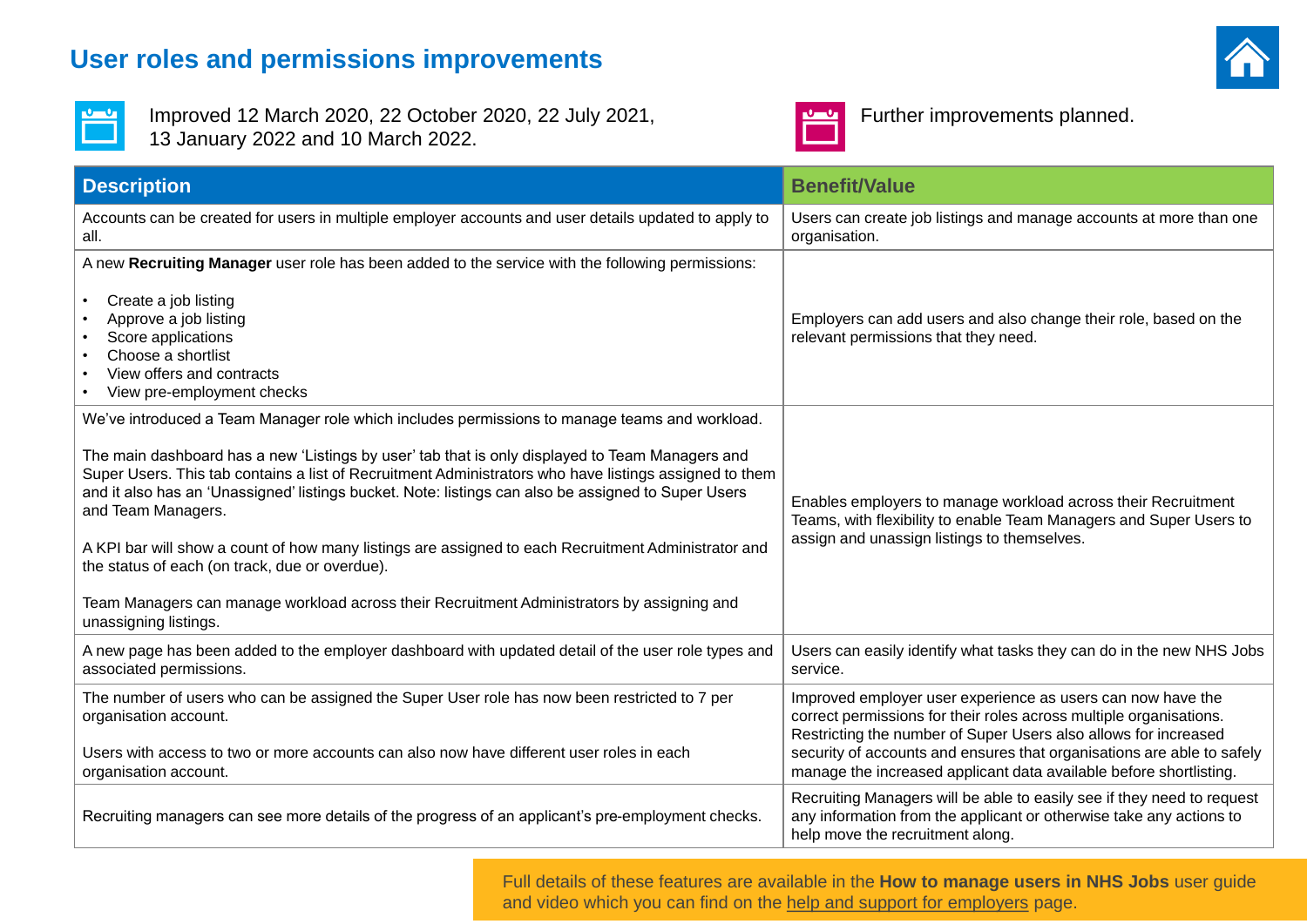## <span id="page-3-0"></span>**Contract templates**



Released 24 September 2020. Improved 21 October 2021 and 28 January 2022.

| <b>Description</b>                                                                                                       | <b>Benefit/Value</b>                                                                                   |
|--------------------------------------------------------------------------------------------------------------------------|--------------------------------------------------------------------------------------------------------|
| Employers are now able to generate and send a contract to their<br>successful candidate via the NHS Jobs system.         | Further elements of the recruitment proce<br>system online.                                            |
| We've added the pay scheme and the associated pay band to the<br>contract of employment that gets sent to the applicant. | Applicants can now see which pay schem                                                                 |
| Customisable additional principle terms of employment can be added<br>to contract templates.                             | Employers can tailor contracts to applicar<br>to include details like reckonable service<br>allowance. |



ess can be carried out in the

ne and band they'll start on.

nts more easily, for example, or specific annual leave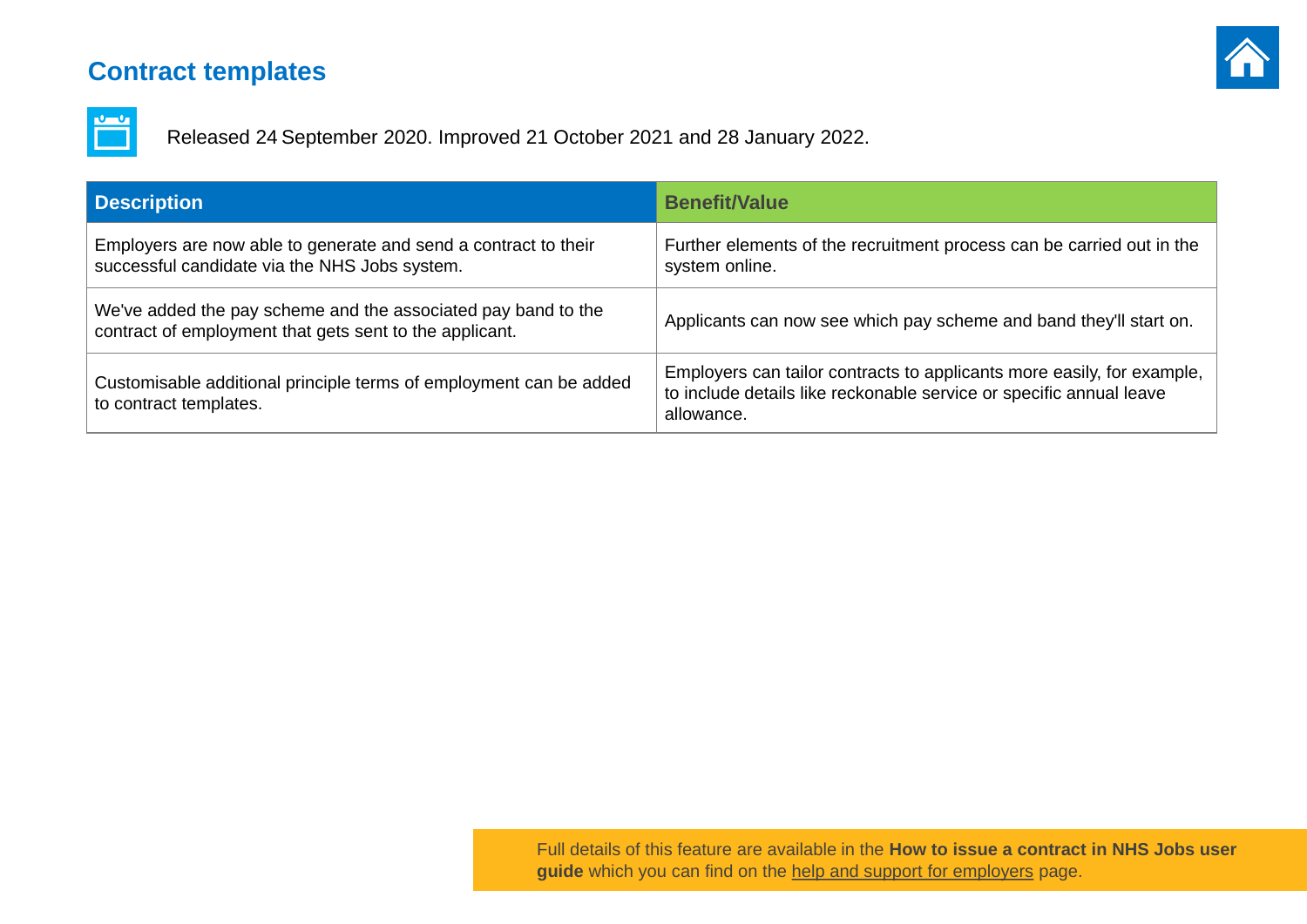## <span id="page-4-0"></span>**Additional salary information**



Released 2 September 2021. Improved 28 January 2022.



ayments, such as s payments, that are in

ect any additional salary

| <b>Description</b>                                                      | <b>Benefit/Value</b>                         |
|-------------------------------------------------------------------------|----------------------------------------------|
| We've added a new optional text box for employers to add more details   | Employers can advise of any additional p     |
| about the pay on their job listing. This could be used to add details   | supplements for high cost areas or bonus     |
| about High-Cost Area Supplements (HCAS) if appropriate.                 | addition to the advertised salary.           |
| Additional salary information details can be added to offer letters and | Offer letters and contracts accurately refle |
| contracts as needed.                                                    | information, such as HCAS or bonuses.        |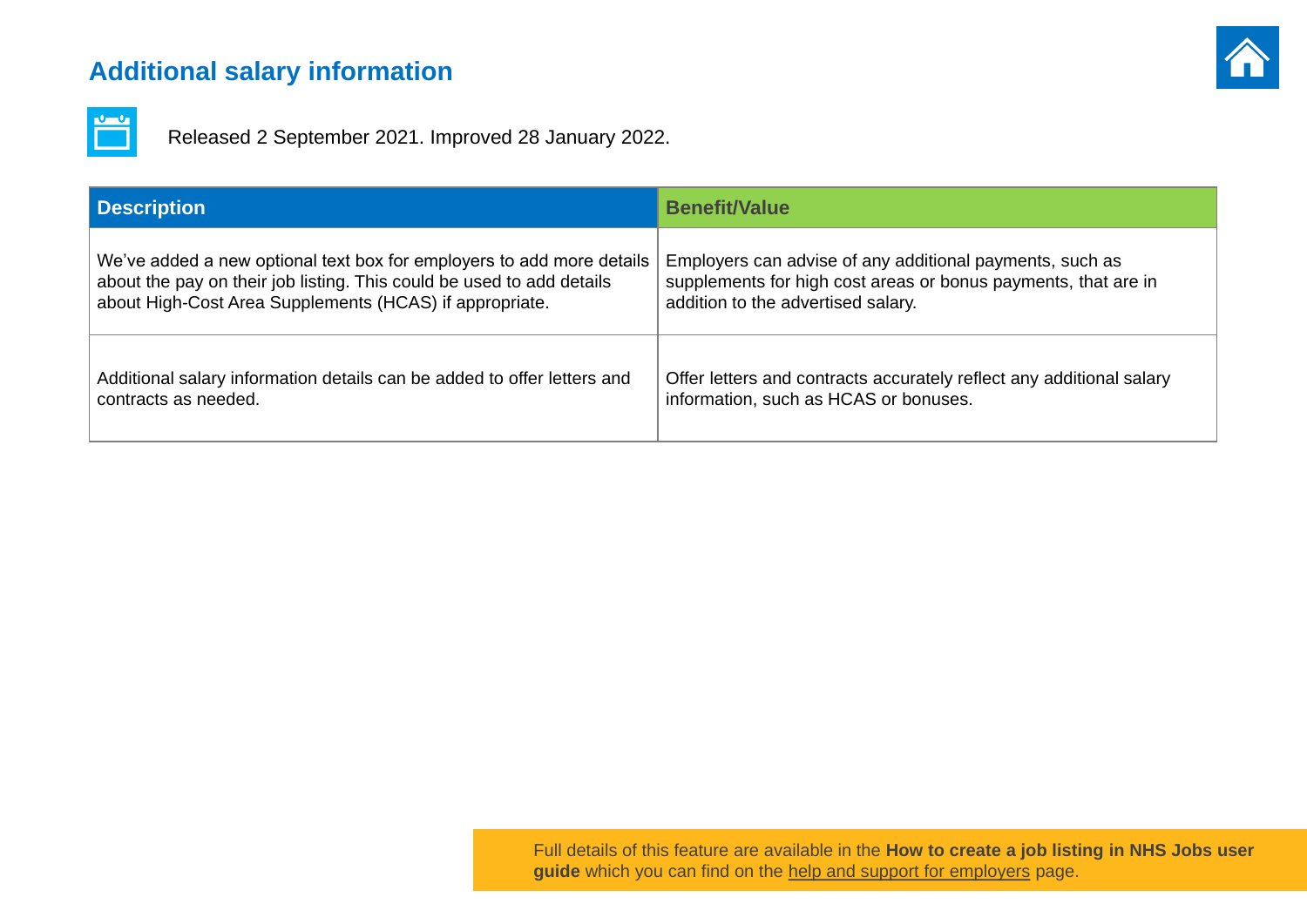### <span id="page-5-0"></span>**Online scoring improvements**



Improved 2 September 2021, 13 January 2022 and 3 May 2022.

| <b>Description</b>                                                                                                                                                        | <b>Benefit/Value</b>                                                                    |
|---------------------------------------------------------------------------------------------------------------------------------------------------------------------------|-----------------------------------------------------------------------------------------|
| We've improved the page performance issues that were happening<br>when large numbers of applications were being scored by introducing<br>pagination to the scoring pages. | Addresses performance issues raised by                                                  |
| Employers can amend application scores before submitting them.                                                                                                            | Employers can self serve any amendmen<br>they make a mistake.                           |
| The layout of the scoring section has been improved with expanding<br>sections.                                                                                           | Scoring is easier and more accessible as<br>and easier for employers to read.           |
| A new 'In progress' flag has been added to scoring.                                                                                                                       | Members of the shortlisting panel will be a<br>glance' where they have not completed so |



users.

nts to application scores if

application detail is clearer

able to more easily see 'at a coring on an application.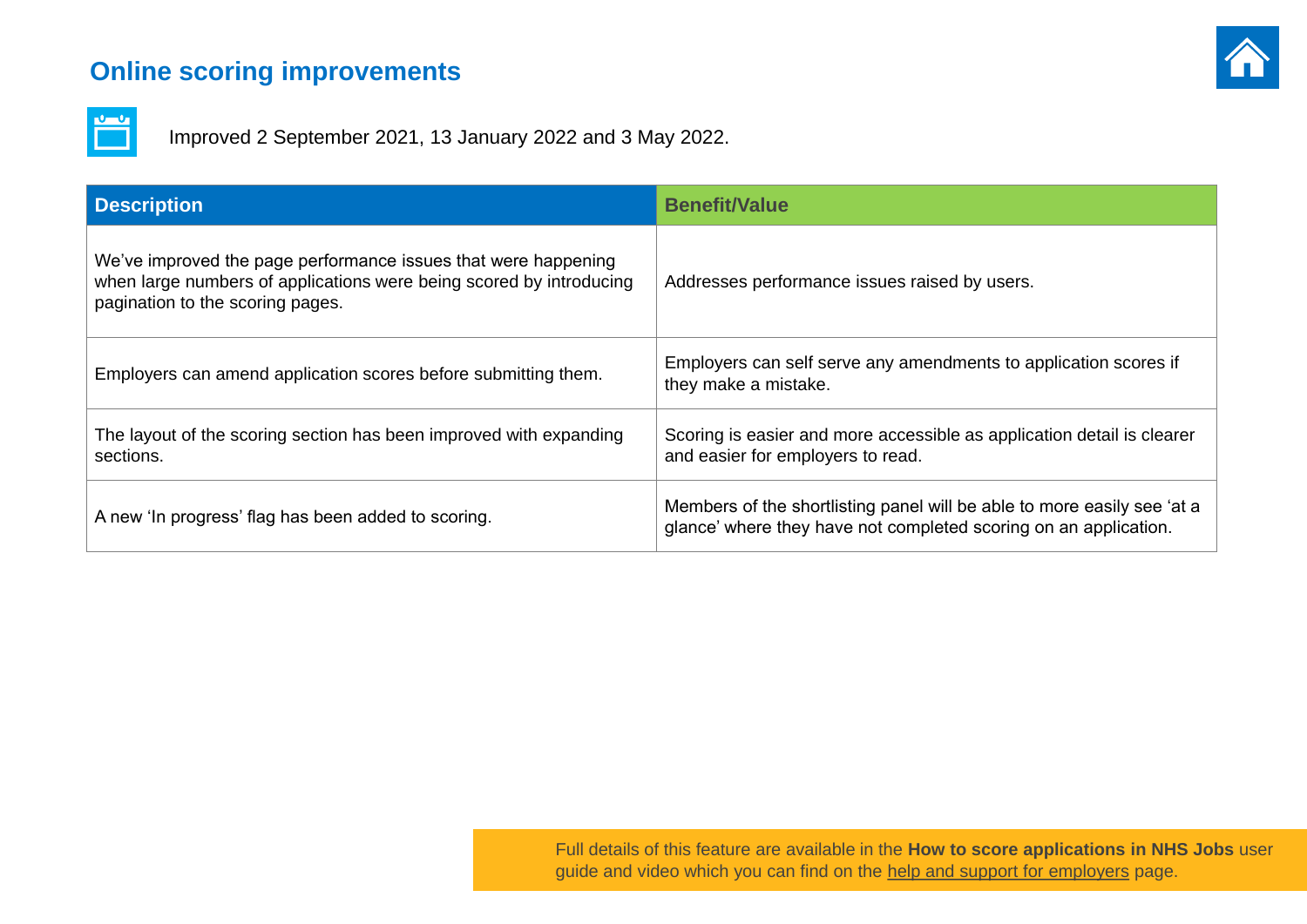## <span id="page-6-0"></span>**Shortlisting improvements**

Improved 4 November 2021 and 10 March 2022.

| <b>Description</b>                                                                                                                                                                           | <b>Benefit/Value</b>                                                                                                                |
|----------------------------------------------------------------------------------------------------------------------------------------------------------------------------------------------|-------------------------------------------------------------------------------------------------------------------------------------|
| We've added pagination to the shortlisting section. Large numbers of<br>applications will be split onto pages. This will make it easier for<br>employers with large numbers of applications. | Makes it easier for employers with large r<br>review.                                                                               |
| Employers can add applicants to a shortlist reserve list.                                                                                                                                    | Employers can retain strong candidates if<br>availability. These candidates can be invit<br>candidate drops out or the employer has |



#### numbers of applications to

If they have limited interview ted to interview if another  $i$  increased availability.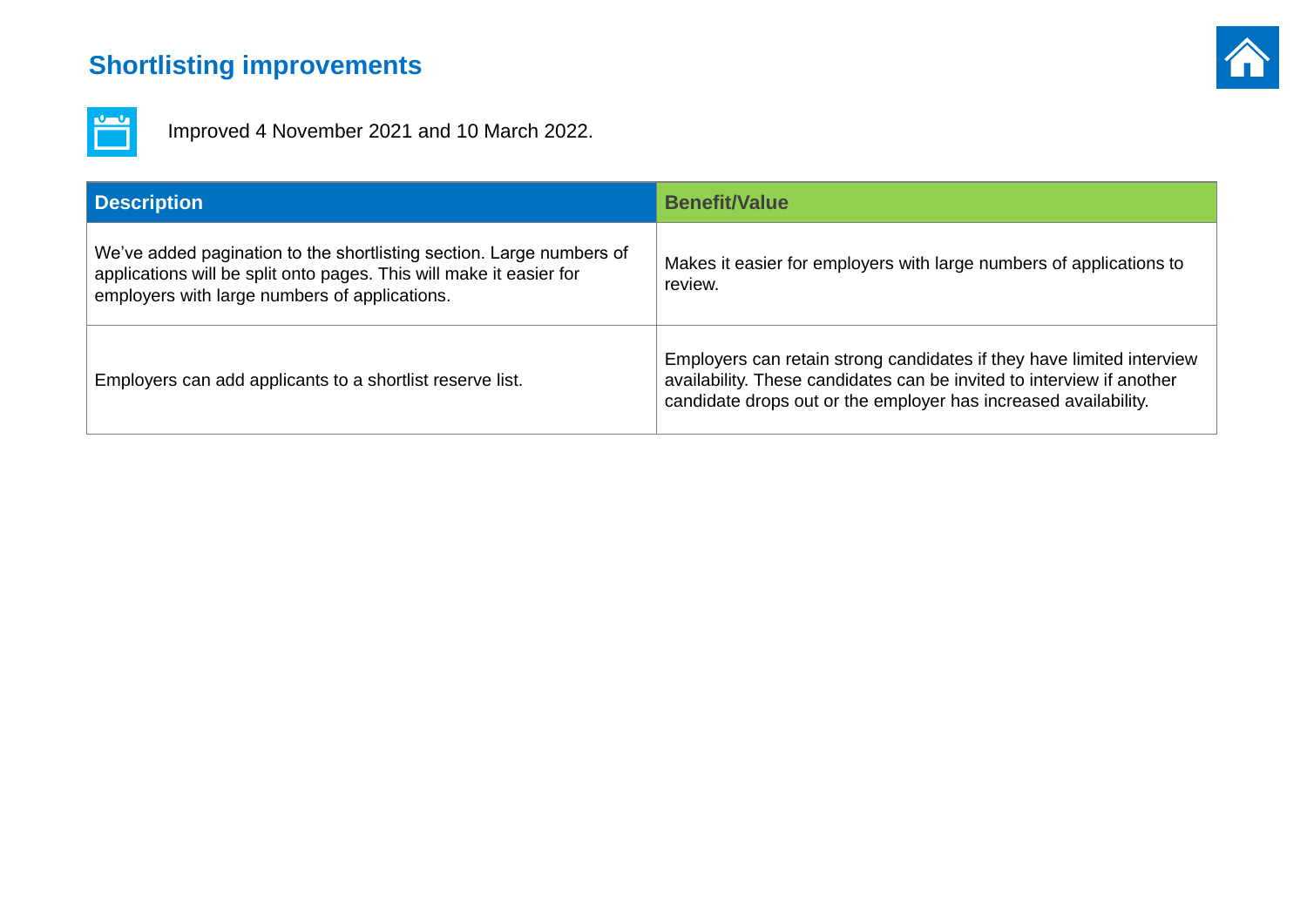## <span id="page-7-0"></span>**Job listing location improvements**

Released 4 November 2021. Improved 10 March 2022.

| <b>Description</b>                                                                                                                                                                                             | <b>Benefit/Value</b>                                                         |
|----------------------------------------------------------------------------------------------------------------------------------------------------------------------------------------------------------------|------------------------------------------------------------------------------|
| Based on feedback we've increased the following field lengths to 125<br>characters:<br>• Organisation name (was 70 characters)<br>• Address line 1 (was 36 characters)<br>• Address line 2 (was 30 characters) | Employer names and addresses can now accuratel<br>correct details.           |
| We have improved the way employers manage addresses while<br>creating a job advert. The main address can now be updated on a live<br>advert.                                                                   | The process of managing addresses in listings is m<br>saves time and effort. |
| The employer name is now displayed as part of the address on job<br>listings.                                                                                                                                  | Job listings more accurately reflect the full address.                       |



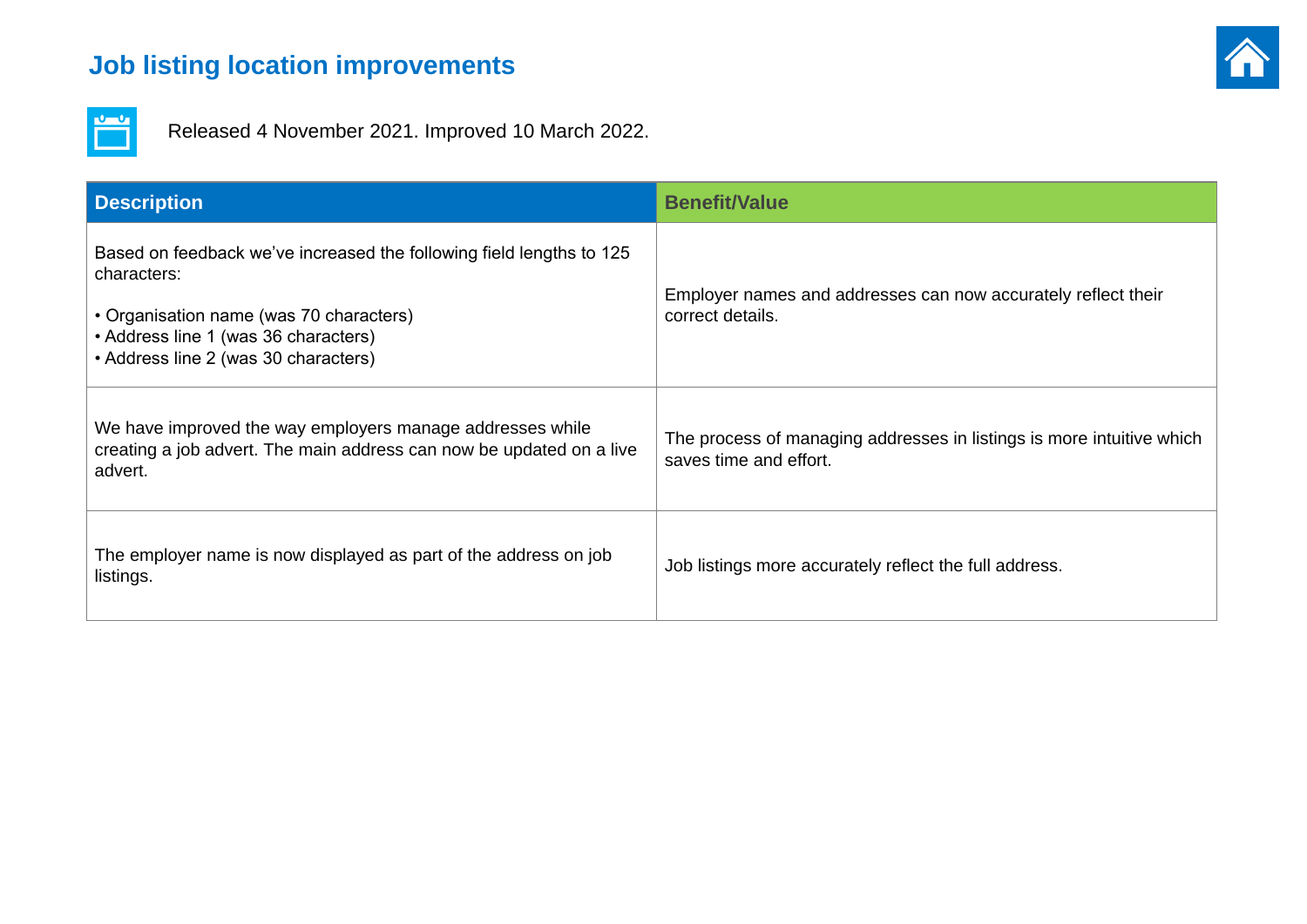## <span id="page-8-0"></span>**Reporting**



Released 13 December 2021. Improved 13 April 2022, 3 May 2022 Further improvements planned and 30 May 2022.



Super users and recruitment administrators can now run several different report types. Employers can create reports for:

#### • **Application and listing data report**

This report allows users to see all the database fields related to the organisation's jobs and applications into one CSV file. This will show as one row per application, per job listing.

#### • **Equal opportunities report**

This report shows the number of submitted applications. They are grouped into the equality and diversity monitoring categories. Users can filter the report by staff group and by the job listing's state - open, closed or both.

- $\circ$  job listings that are open, closed or both
- o the staff group
- o the pay scheme and pay band

#### • **Equal opportunities for applications in progress report**

This report shows the number and percentages of submitted applications. It also includes applicants shortlisted or recruited. They can be further sorted by the equality and diversity monitoring categories.

#### • **Equal opportunities for a specific job report**

This report shows the number of submitted applications for an individual job listing. They are grouped by the equality and diversity monitoring categories.

#### • **Vacancy numbers report**

This report provides the total number of jobs listings advertised per month. Users can set the report to include:

#### • **Time taken to hire report**

This report provides the average number of days (in a five-day format) between different job states. For example, the average time between listings being published to shortlisting complete. Users can filter by staff group and by the job listing's state open, closed or both.

#### • **Vacancy bulletin report**

This report provides a printable list of all published job listings. Users can select various options for which jobs they would like to display, including:

- o internal only, external only or both
- o the staff groups
- o if the advert text shows or not

Users will be able to filter equal opportunities reports by department and easily run multiple reports at once.





Super users and recruitment administrators now have access to create reports.

easily access the recruitment data they need.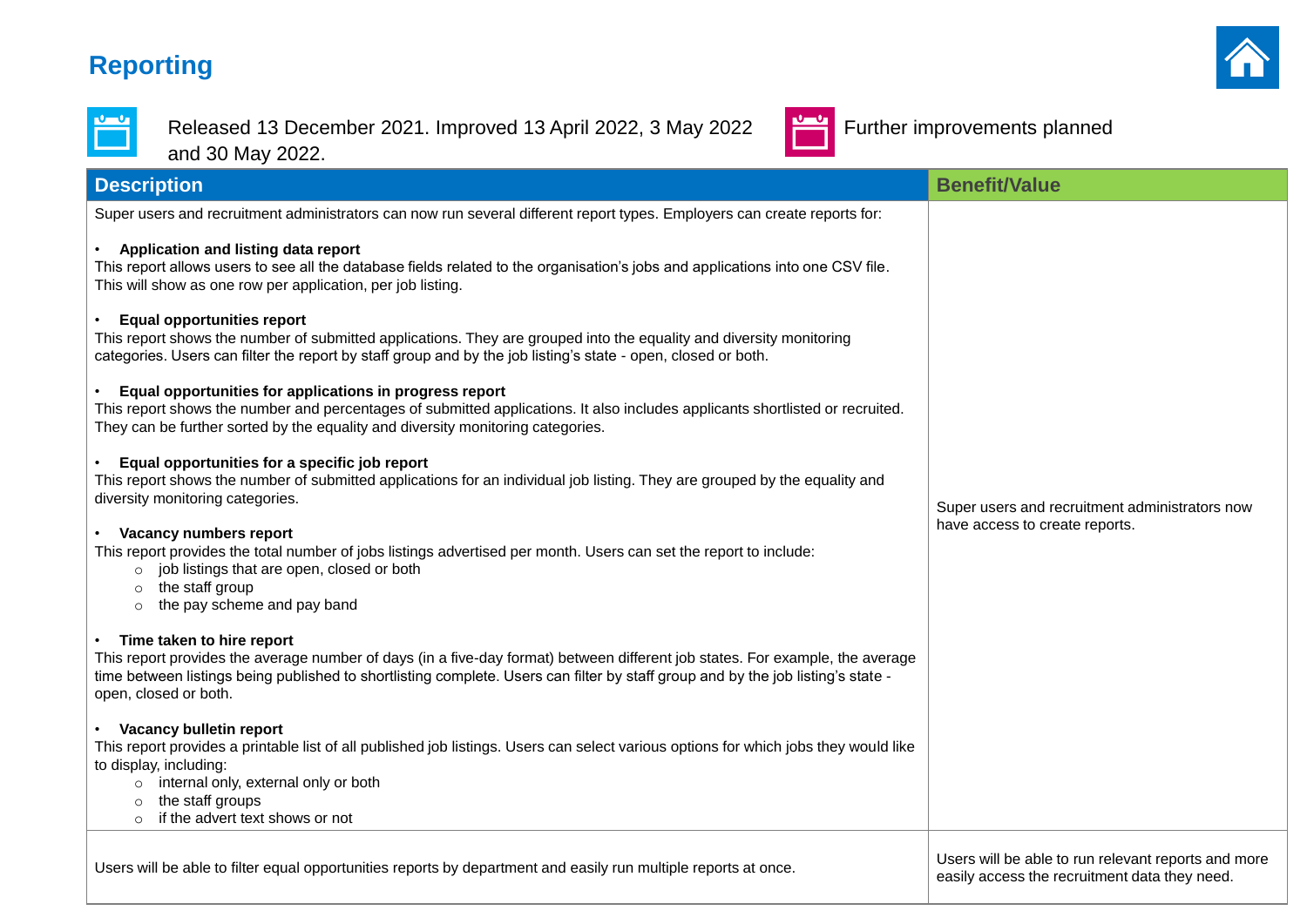## <span id="page-9-0"></span>**Shared service dashboard**



Released 13 January 2022.

| <b>Description</b>                                                      | <b>Benefit/Value</b>                       |
|-------------------------------------------------------------------------|--------------------------------------------|
| Users who have an account in two or more organisations accounts can     | Users with access to multiple employer a   |
| use a toggle at the top of the screen to easily view their recruitments | working in a shared recruitment service, y |
| across all accounts on one dashboard. They can also search for          | glance, how much work they have due. T     |
| applicants and job listings across all of their organisation accounts.  | effectively plan their workload.           |



accounts, such as those will be able to see, at a Fhis will help them to more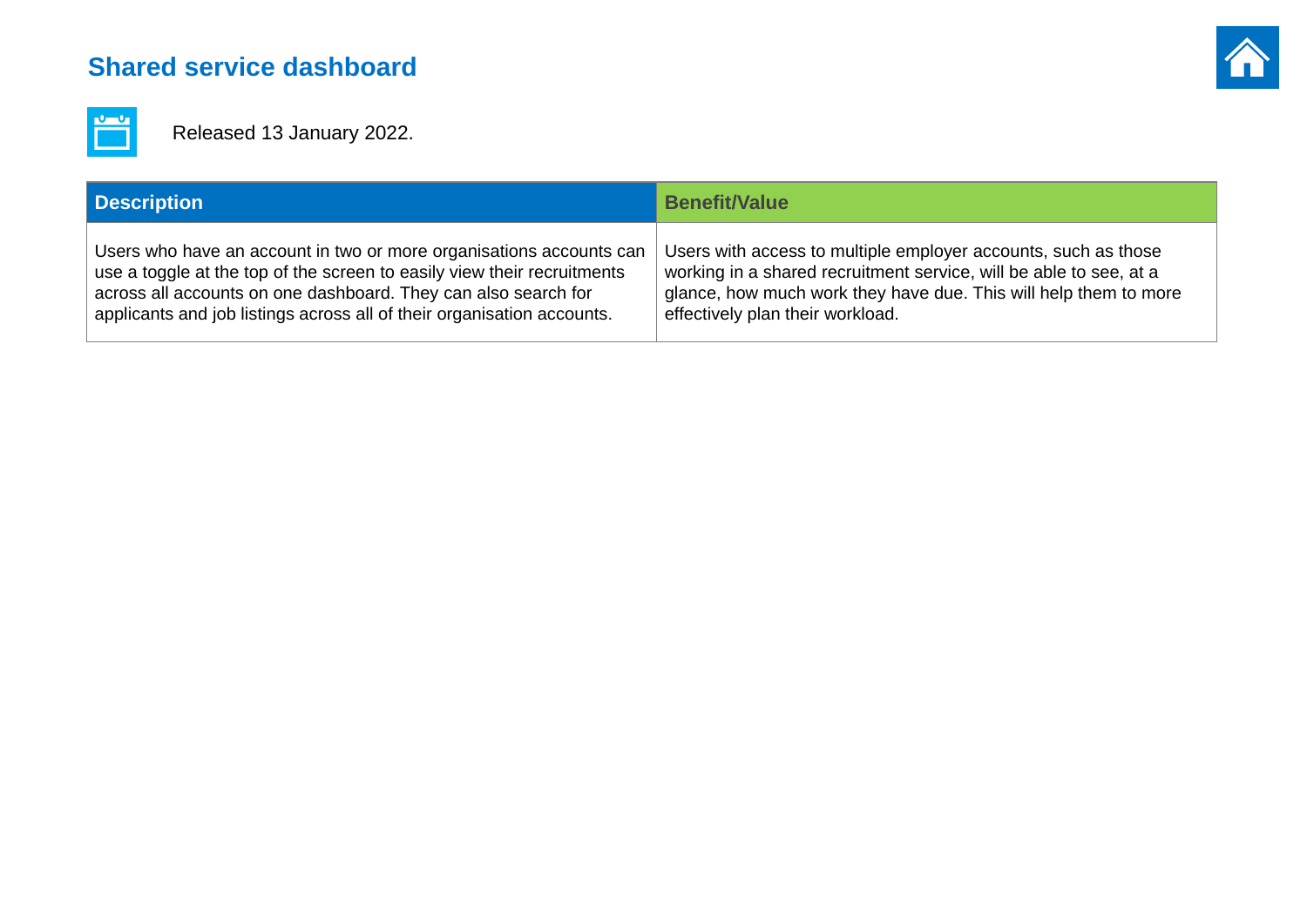### <span id="page-10-0"></span>**Stored documents and links**





Released 13 January 2022 **Further improvements planned** 

| <b>Description</b>                                                                                                                                          | <b>Benefit/Value</b>                                            |
|-------------------------------------------------------------------------------------------------------------------------------------------------------------|-----------------------------------------------------------------|
| Supporting documents, Contract templates and Offer letter<br>templates have been moved to a new Documents and templates<br>panel on the employer dashboard. | The employer dashboard is clearer and easier to manage for      |
| Employers will be able to save a combination of additional documents                                                                                        | Employers will be able to easily attach the same documents to   |
| or links to their account and attach them to their job listings.                                                                                            | multiple job listings.                                          |
| Improvements will be made to stored offer documents to include links                                                                                        | Employers will be able to include all relevant information with |
| to external websites.                                                                                                                                       | letters that they send to applicants.                           |
| Employers will be able to store and attach additional documents to                                                                                          | Employers will be able to include all relevant information with |
| contracts.                                                                                                                                                  | contracts that they send to applicants.                         |



- asier to manage for users.
- same documents to
- ant information with offer
-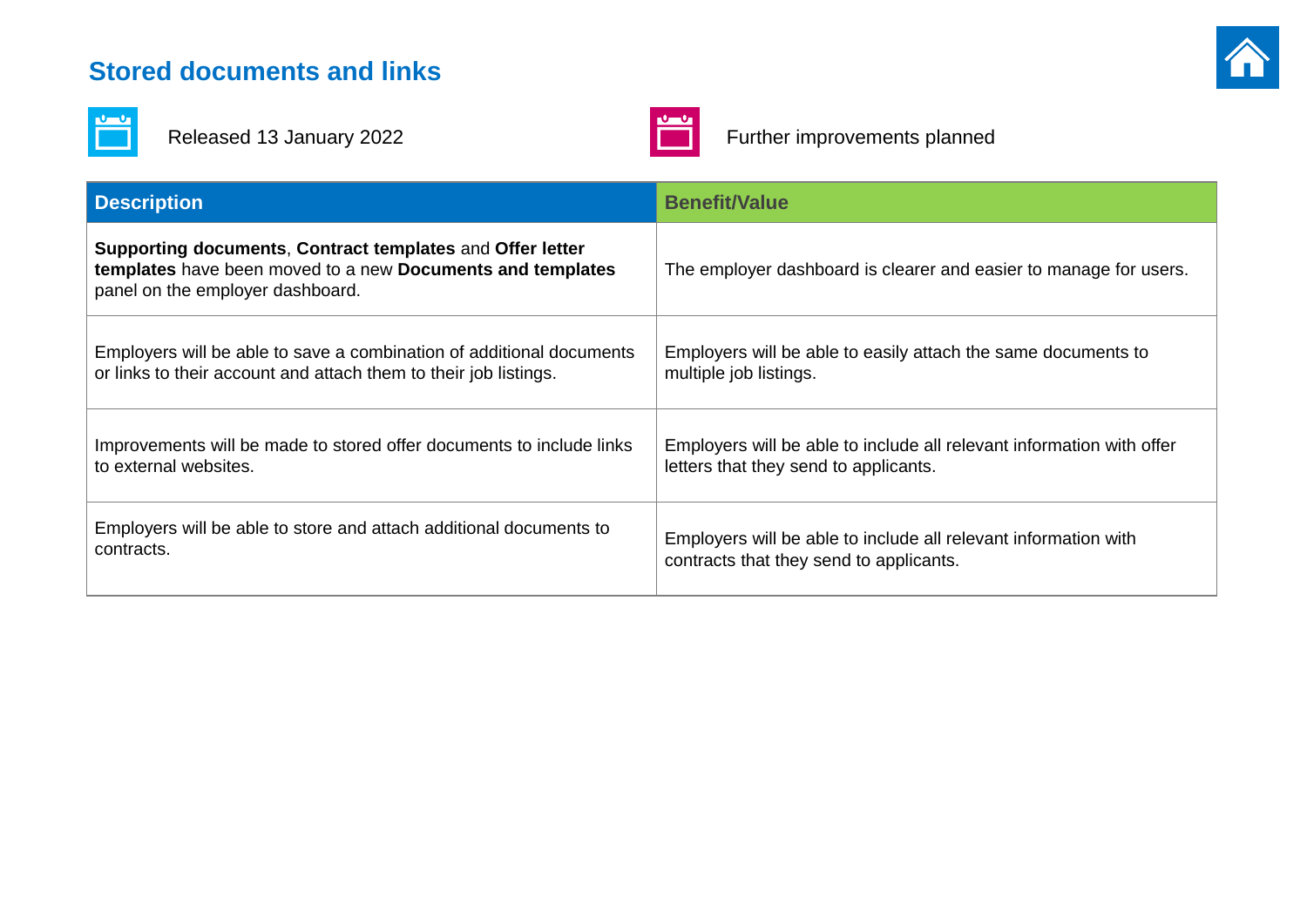### <span id="page-11-0"></span>**Access to applicant contact details earlier**



Released 13 January 2022. Improved 10 March 2022 and 3 May 2022.

| <b>Description</b>                                                                                                                       | <b>Benefit/Value</b>                                                                                                                                                                                                                    |
|------------------------------------------------------------------------------------------------------------------------------------------|-----------------------------------------------------------------------------------------------------------------------------------------------------------------------------------------------------------------------------------------|
| When employers view a listing, they'll now see a list of anonymised                                                                      | Improved employer user experience as e                                                                                                                                                                                                  |
| applicants (if the listing is published or in shortlisting stage)                                                                        | to additional information on their listings.                                                                                                                                                                                            |
| Organisation Super Users can now view the applicant's name, email<br>address and phone number (if provided) before scoring is completed. | Improved employer user experience as e<br>method of contacting applicants before c<br>This provides increased flexibility if they<br>questions about the application or condu<br>assessments, before deciding if they wis<br>interview. |
| Employers will be able to extract a CSV download containing the                                                                          | Improved employer user experience as e                                                                                                                                                                                                  |
| contact details for all applicants on a job listing.                                                                                     | easily obtain details if they need to conta                                                                                                                                                                                             |



employers now have access

employers now have a confirming their final shortlist. need to ask any additional uct any additional sh to invite an applicant to

employers will be able to act all applicants on a listing.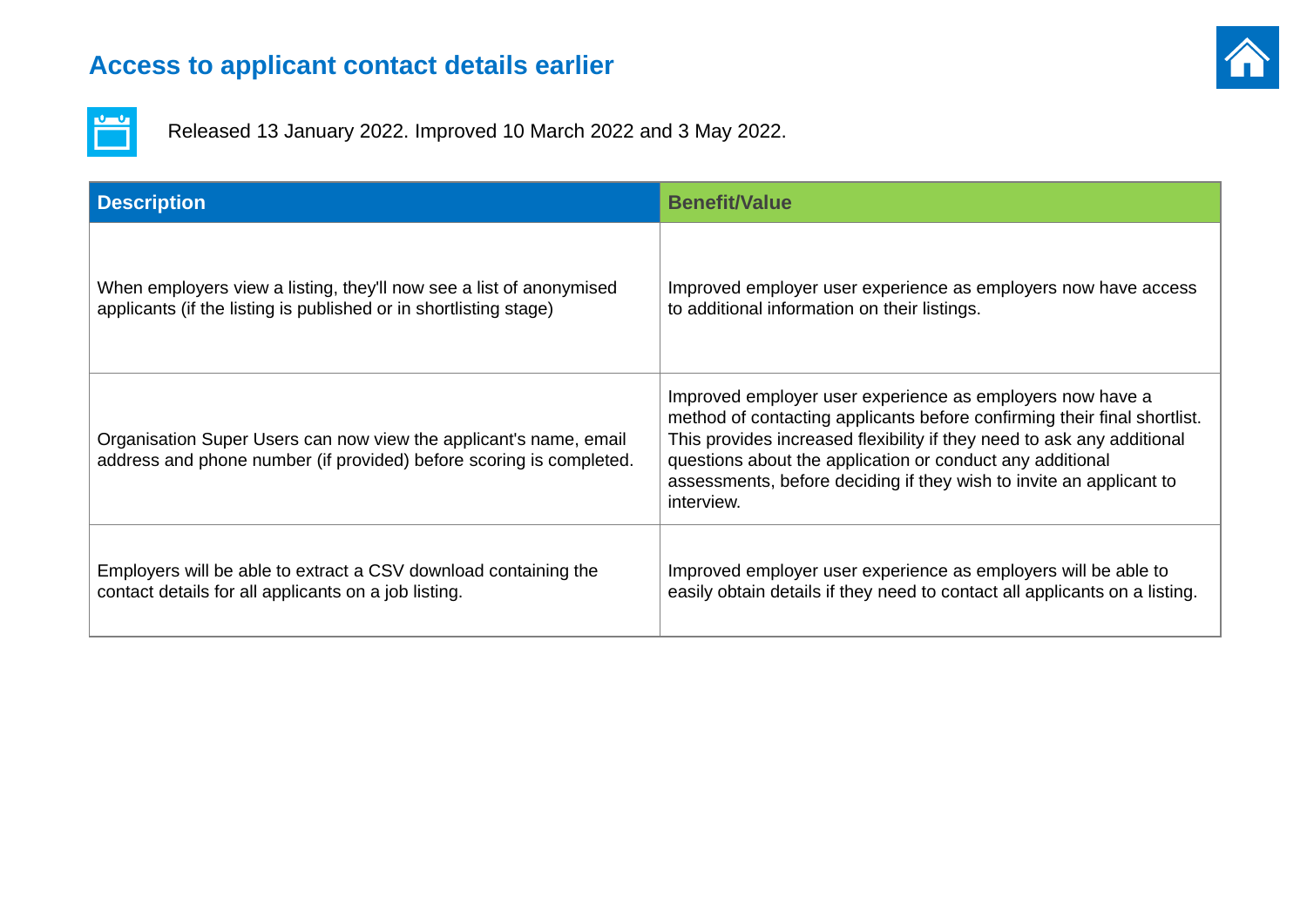## <span id="page-12-0"></span>**Interview journey improvements**



Improved 28 March 2022 and 30 May 2022. Further improvements planned.



| <b>Description</b>                                                                                           | <b>Benefit/Value</b>                                                                                                                |
|--------------------------------------------------------------------------------------------------------------|-------------------------------------------------------------------------------------------------------------------------------------|
| The ability to send an invite to an interview without a physical interview<br>location.                      | Employers will be able to invite applicants to online interviews.                                                                   |
| Prior to interview, employers can download an interview schedule in<br>addition to the applications.         | Employers can more effectively plan and prepare for interview.                                                                      |
| Employers will be able to record in the service where an applicant did<br>not attend their booked interview. | Allows employers to keep an audit trail if applicants do not atte<br>interview.                                                     |
| Employers will have the option to display the planned interview date on<br>the public advert.                | Applicants will be informed of planned interview dates earlier, a<br>them to more effectively plan and make arrangements to be aver |



- 
- 
- applicants do not attend their
- erview dates earlier, allowing rrangements to be available.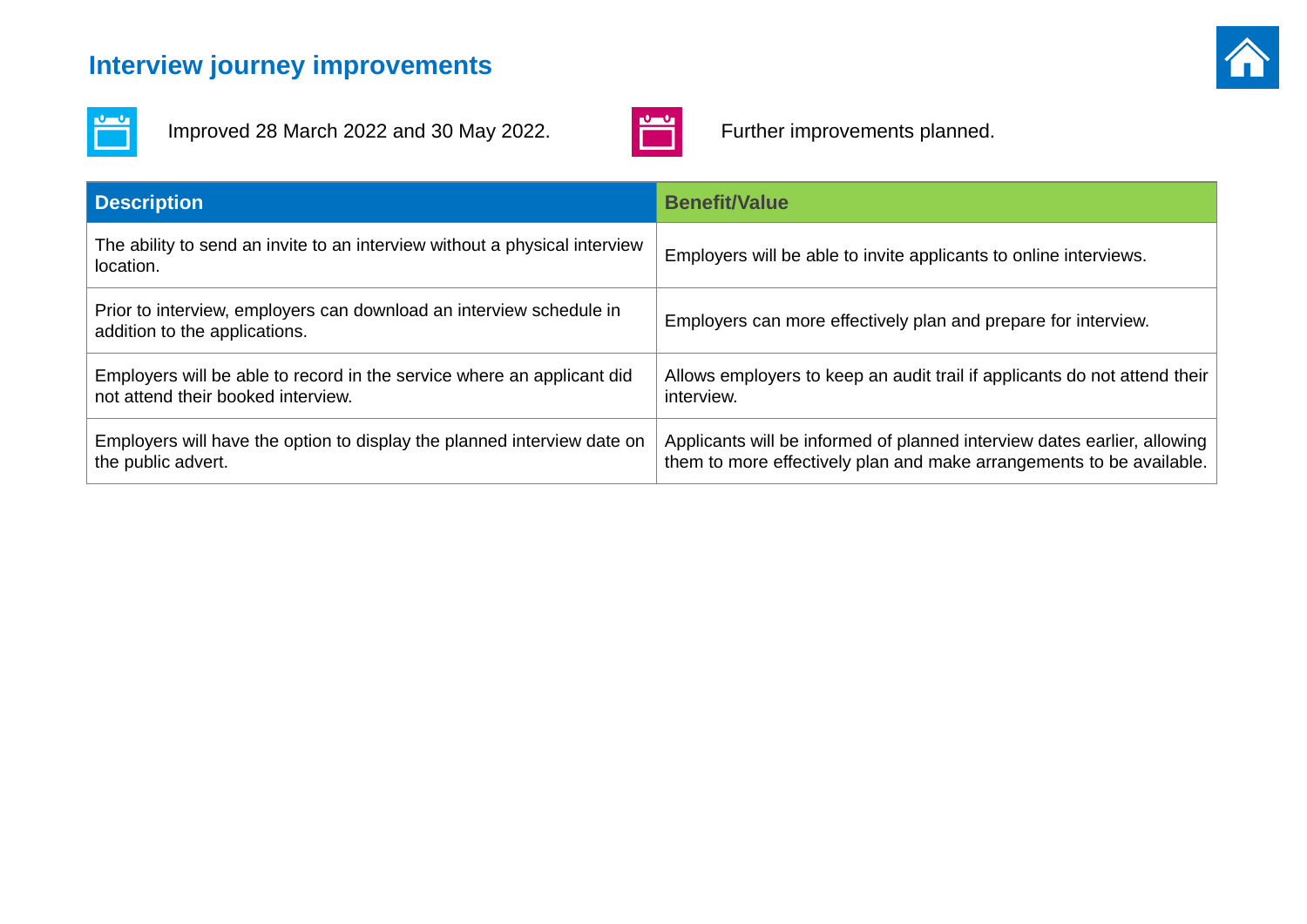## <span id="page-13-0"></span>**Pre-populate About us section**



Released 28 March 2022.

| <b>Description</b>                                                          | <b>Benefit/Value</b>                          |
|-----------------------------------------------------------------------------|-----------------------------------------------|
| The <b>About us</b> (the overview of your organisation) section on job      | Employers will be able to provide consisted   |
| listings will be able to be set as an employer account level setting.       | listings. Users will also save time in the va |
| This will pre-populate job listings with the wording set by the employer,   | where they choose to use the standardise      |
| however it will also still be editable in the job listing creation journey. | be pre-populated for them.                    |



#### tent wording across their job vacancy creation journey ed wording as the field will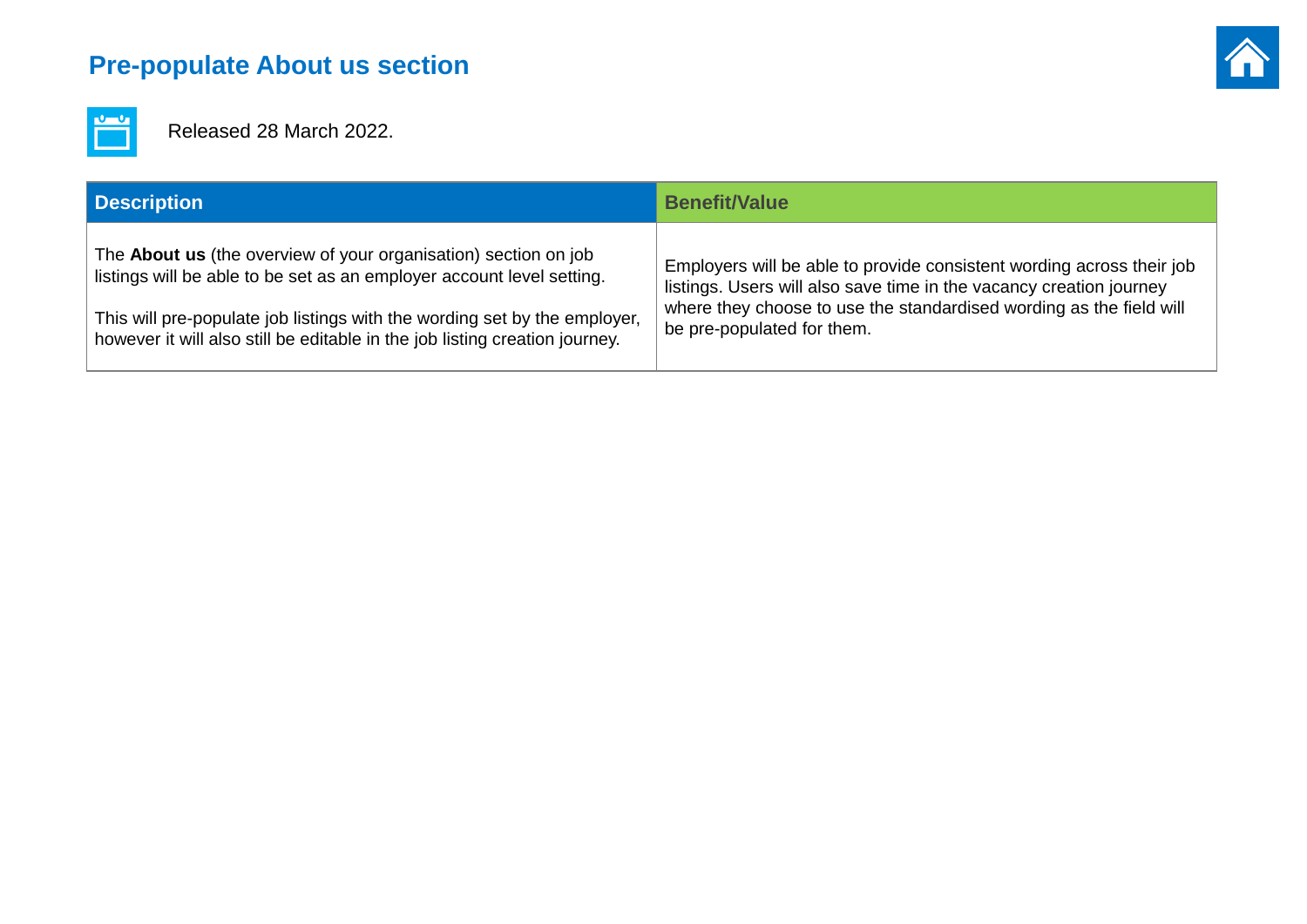## <span id="page-14-0"></span>**Rolling recruitment**



Released 3 May 2022.

| <b>Description</b>                                                                                                                                                                 | <b>Benefit/Value</b>                                                                                                                                                                                                                                                                                                                                            |
|------------------------------------------------------------------------------------------------------------------------------------------------------------------------------------|-----------------------------------------------------------------------------------------------------------------------------------------------------------------------------------------------------------------------------------------------------------------------------------------------------------------------------------------------------------------|
| The ability for an employer to keep an advert live whilst also<br>progressing with the recruitment of applicants, by transferring<br>applicants to a copy of the original listing. | Improved employer user experience as they can keep listings live<br>while progressing with their recruitment. This will help employers who<br>need to keep listings open, such as for high volume or difficult to<br>recruit roles. This functionality can also be used as a short term<br>solution for employers who have requested longlisting functionality. |

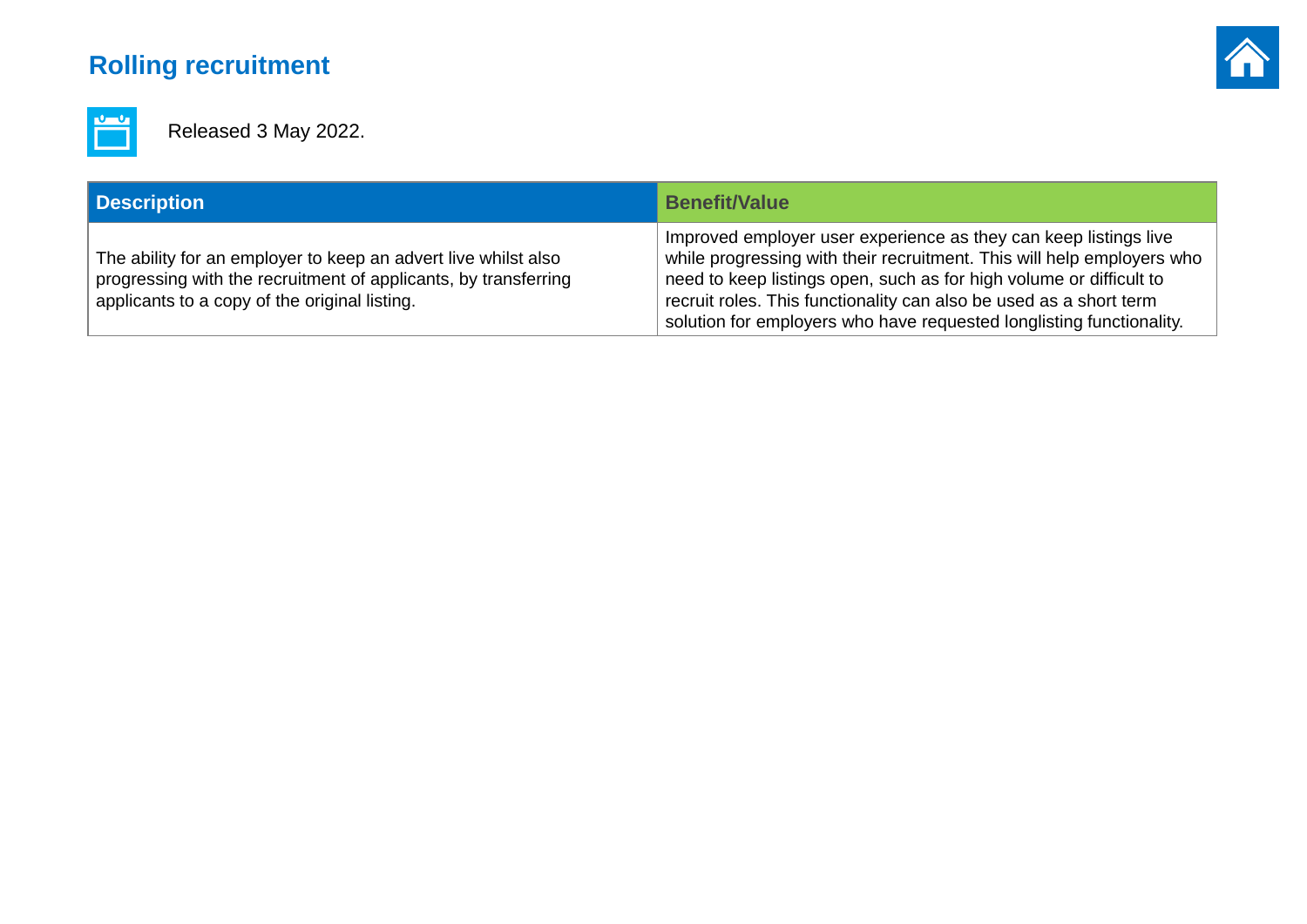## <span id="page-15-0"></span>**Privacy notice**



Planned release.

| <b>Description</b>                                                         | <b>Benefit/Value</b>                                                                                                  |
|----------------------------------------------------------------------------|-----------------------------------------------------------------------------------------------------------------------|
| A link to the employer's privacy notice will be shown on each job listing. | The privacy notice will be more easily ac<br>be able to access the employer's privacy<br>at the point of application. |



#### $\csc$  essible and applicants will indom in an access the ended, not just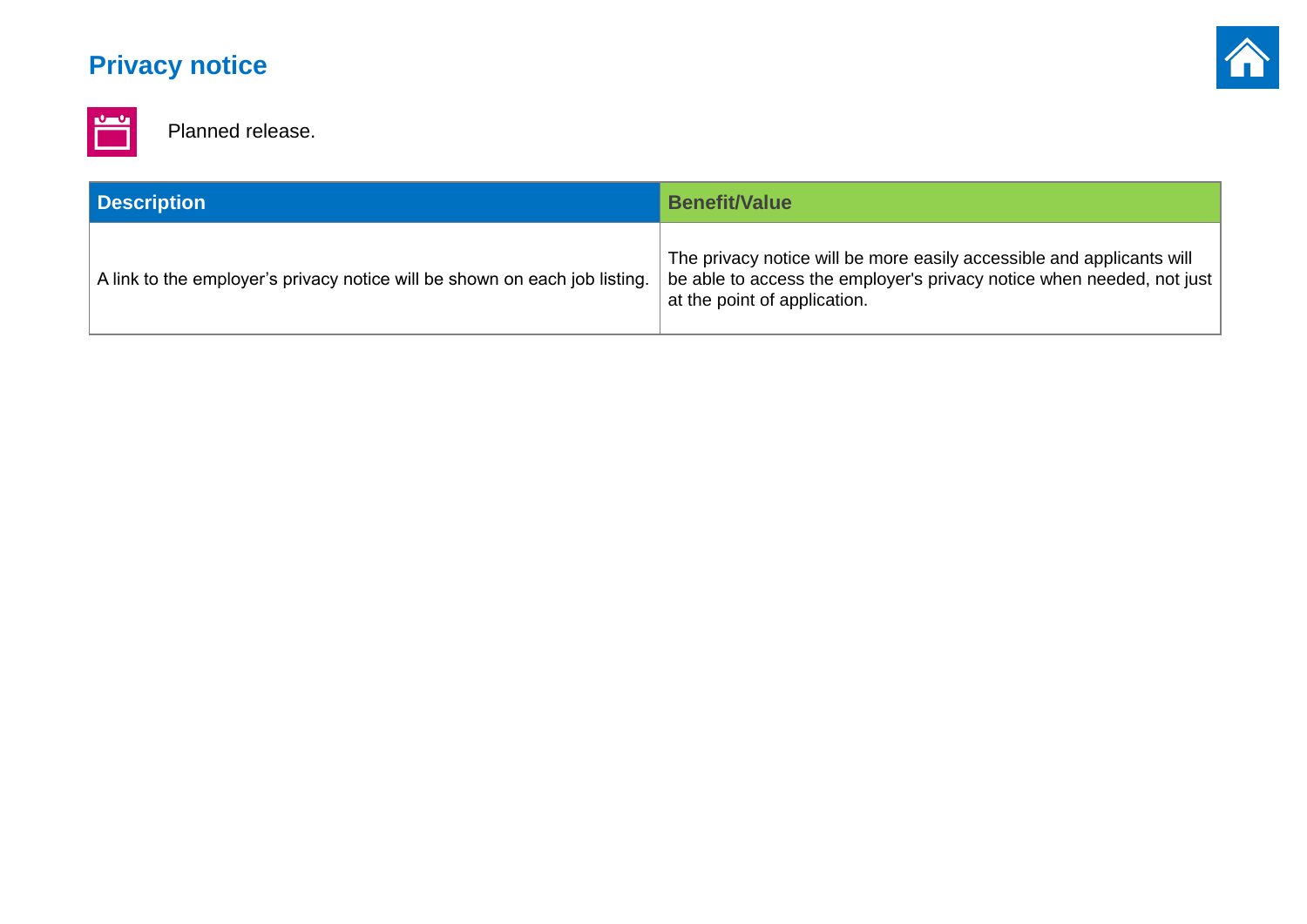## <span id="page-16-0"></span>**Add applications received offline**



Planned release.

| <b>Description</b>                                                                      | <b>Benefit/Value</b>                                                                                                                               |
|-----------------------------------------------------------------------------------------|----------------------------------------------------------------------------------------------------------------------------------------------------|
| Employers will be able to add application details received offline into<br>the service. | Employers will have more flexibility to add<br>advert closing deadline or applied outside<br>allow them to conduct the remaining steps<br>service. |



#### d applicants who missed the  $\theta$  of the service. This will allow sof the recruitment in the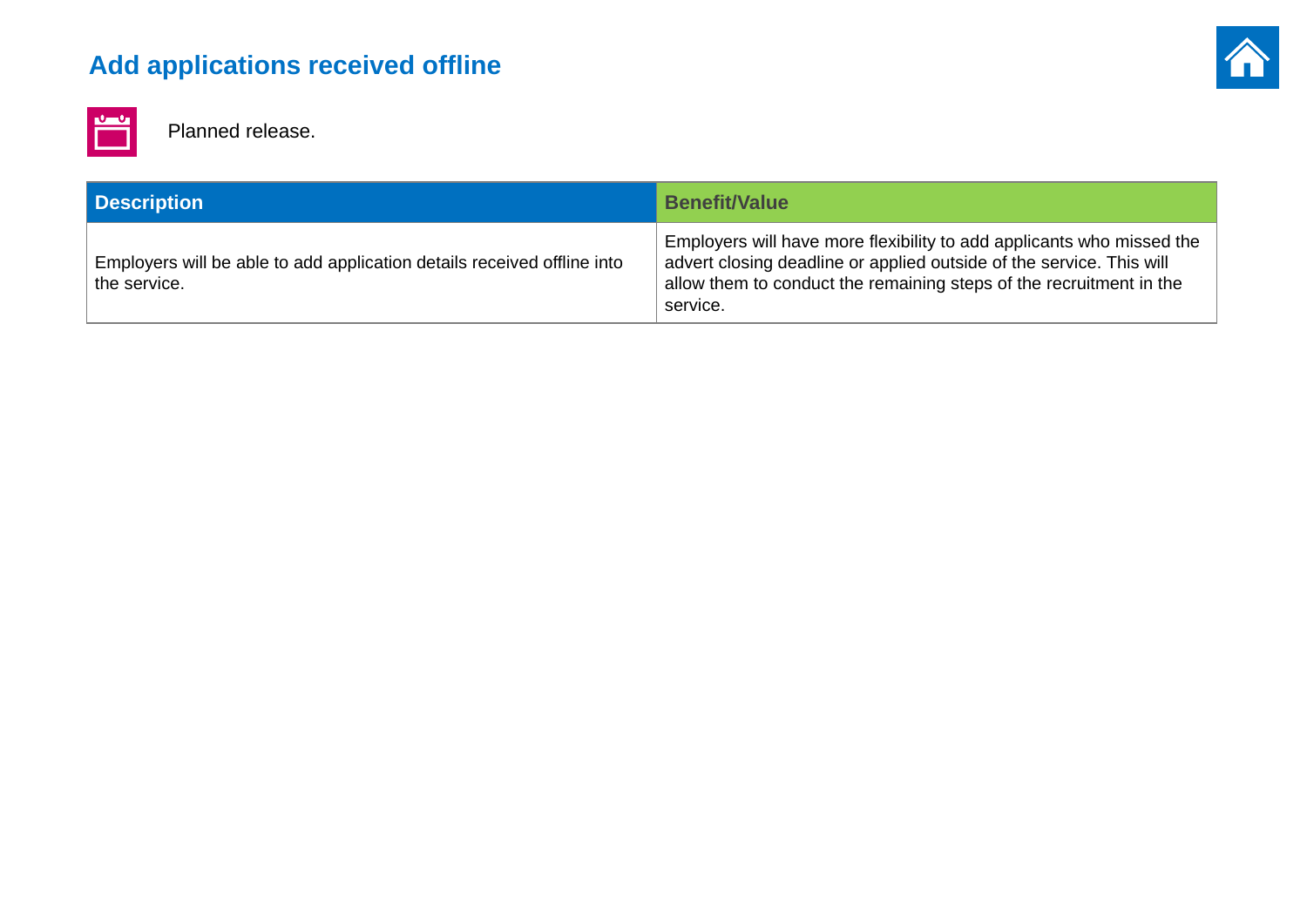## <span id="page-17-0"></span>**Transfer applications between job listings**



Planned releases.

| <b>Description</b>                                                                                                                                       | <b>Benefit/Value</b>                                                                           |
|----------------------------------------------------------------------------------------------------------------------------------------------------------|------------------------------------------------------------------------------------------------|
| Employers will be able to transfer applications from one job listing to<br>another in their organisation's NHS Jobs account.                             | Employers can retain quality candidates who<br>for a role other than the one they applied for. |
| Employers will be able to transfer applications from one job listing to<br>another in a different organisation's account in the new NHS Jobs<br>service. | Employers can share quality candidates who<br>for a role other than the one they applied for.  |



who they identify are suitable

who they identify are suitable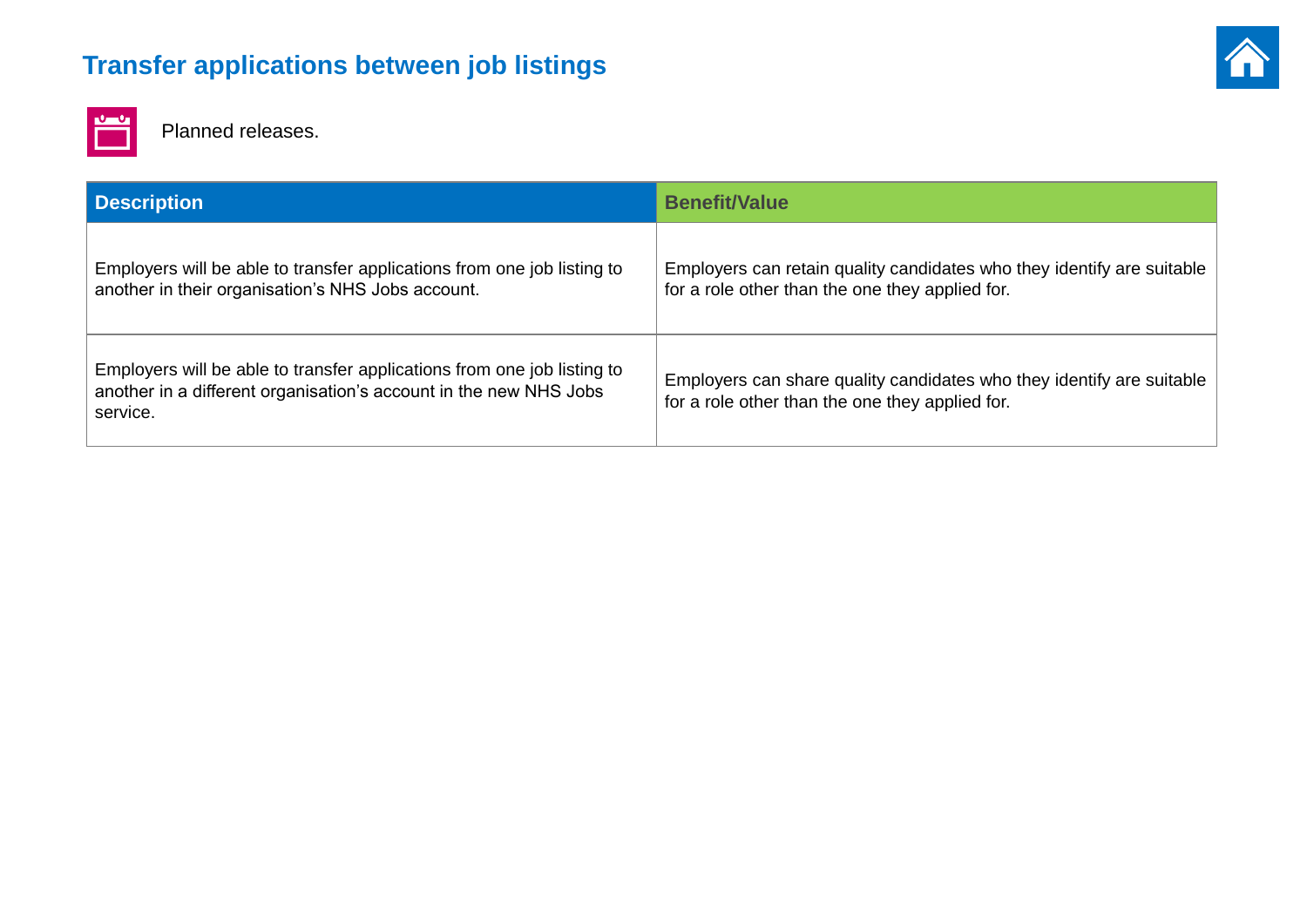## <span id="page-18-0"></span>**Applicant pack download**



Planned release.

| <b>Description</b>                                                                                                                                                         | <b>Benefit/Value</b>                                                                  |
|----------------------------------------------------------------------------------------------------------------------------------------------------------------------------|---------------------------------------------------------------------------------------|
| When an applicant has completed all stages of recruitment, an<br>employer will be able to download a file which will contain all details of<br>an applicant's recruitment. | Employers will be able to conveniently do<br>employee records and recruitment retenti |



#### bwnload details required for ion requirements.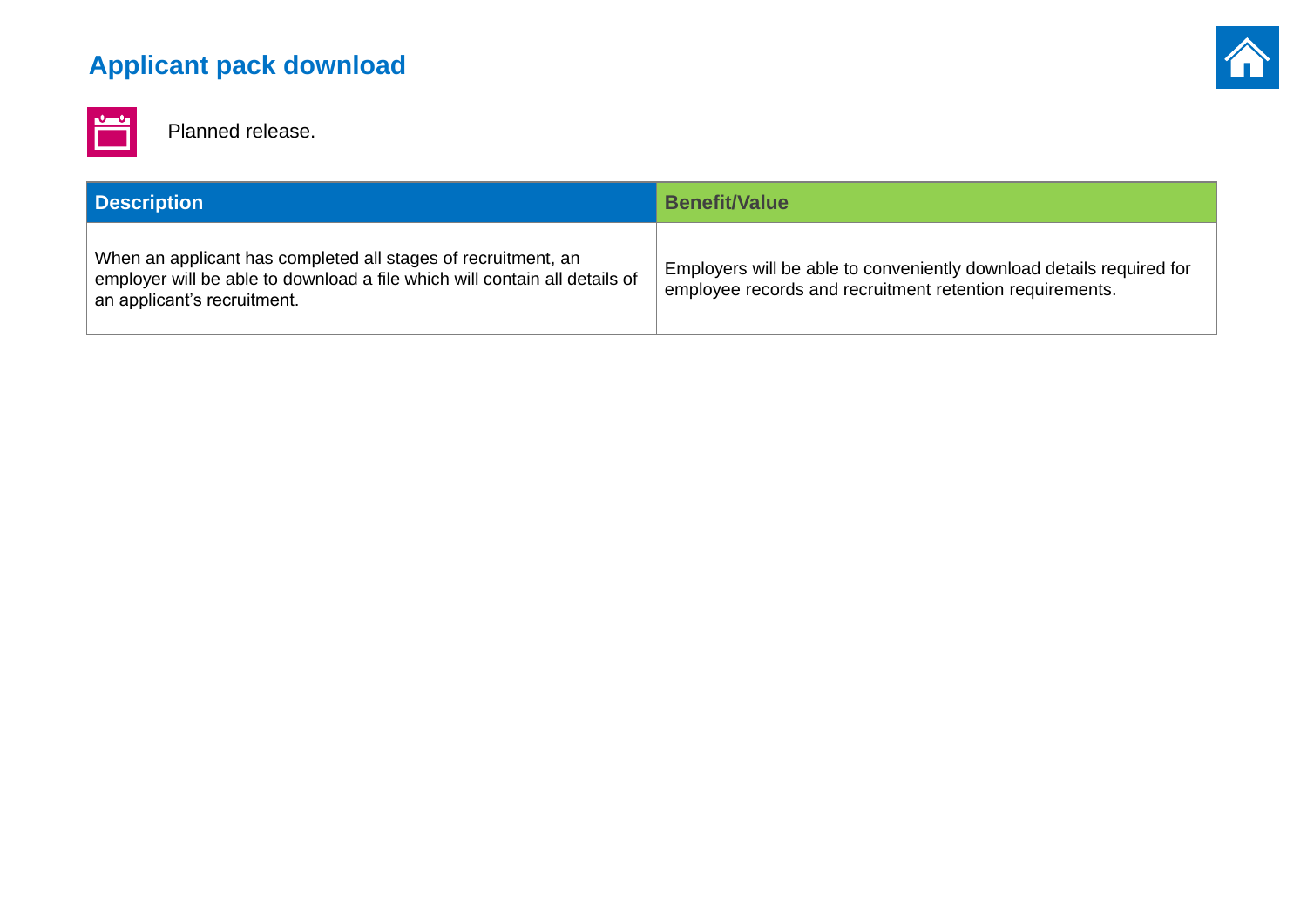## <span id="page-19-0"></span>**Applicant Hub**



Planned release.

| <b>Description</b>                                            | <b>Benefit/Value</b>                     |
|---------------------------------------------------------------|------------------------------------------|
| Improvements to design and content on the applicant Hub page. | The applicant Hub page will be more acce |



#### essible and easy to use.